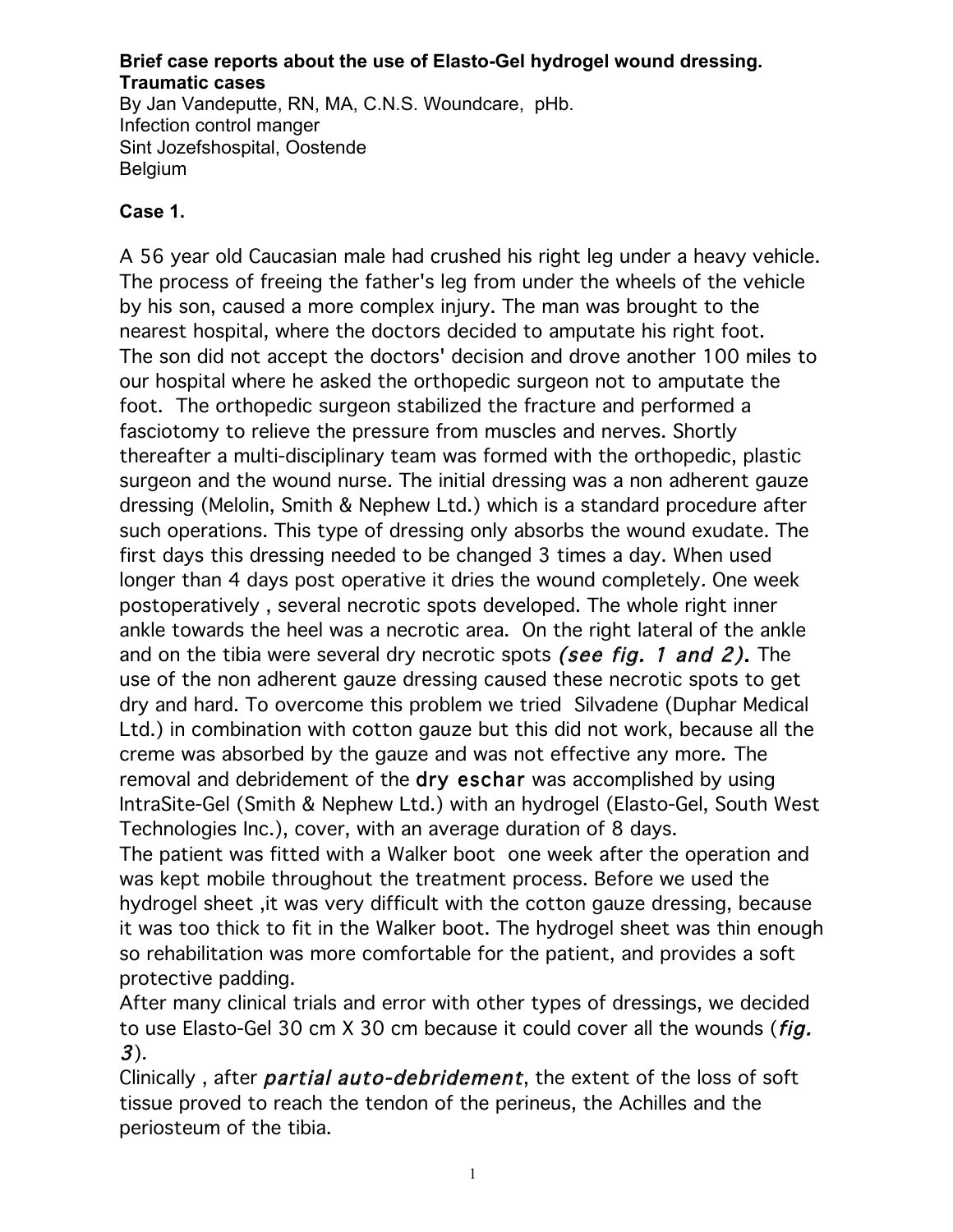The wound was not infected and after the full auto-debridement granulation could start.

The next step of the treatment was to combine the Hydrogel with hydrocolloid paste (see fig.  $4$ ). These complex polysaccharides are known to enhance granulation formation. $^{\scriptscriptstyle 1}$  At this stage a profusion of exudate was produced by the wounds. The hydrogel was able to absorb parts of it, and hold the remaining exudate fluid with an insubstantial leakage. Unfortunately the man was an unknown diabetic, a fact which was discovered by accident post traumatically. The patient was also found to have allergic reactions to some pain medications. The combination of the hydrogel and the hydrocolloid paste did promote the growth of granulation tissue very well (see fig 5). 47 days after the injury all wounds had fully granulated and split thickness grafts were applied. These grafts were covered immediately with the Elastogel dressing to protect and stabilize them, while the patient continued using the Walker Boot. These procedures gave a 95% take of the grafts. Within 6 weeks (after grafting) the patient no longer needed dressings or coverings and all wounds were healed *(fig 6 & 7)*. The total treatment took 120 days. To preserve long term ankle joint mobility, rehabilitation was required to begin as soon as possible; preferably within a few days. In this case, using this new wound dressing and new techniques of wound care allowed this rehabilitation to begin while wound healing was in progress.



1. Leg one week after accident

 $\overline{a}$ 

<sup>&</sup>lt;sup>1</sup> PICKWORTH J. & DESOUSA N., Angiogenesis and macrophage response under the influence of Duoderm, in: Wound healing (Cederholm, Williams S., Ryan TJ, Lyndon MJ., eds), 1988, Experta Medica, Princeton, NJ; p 44-48.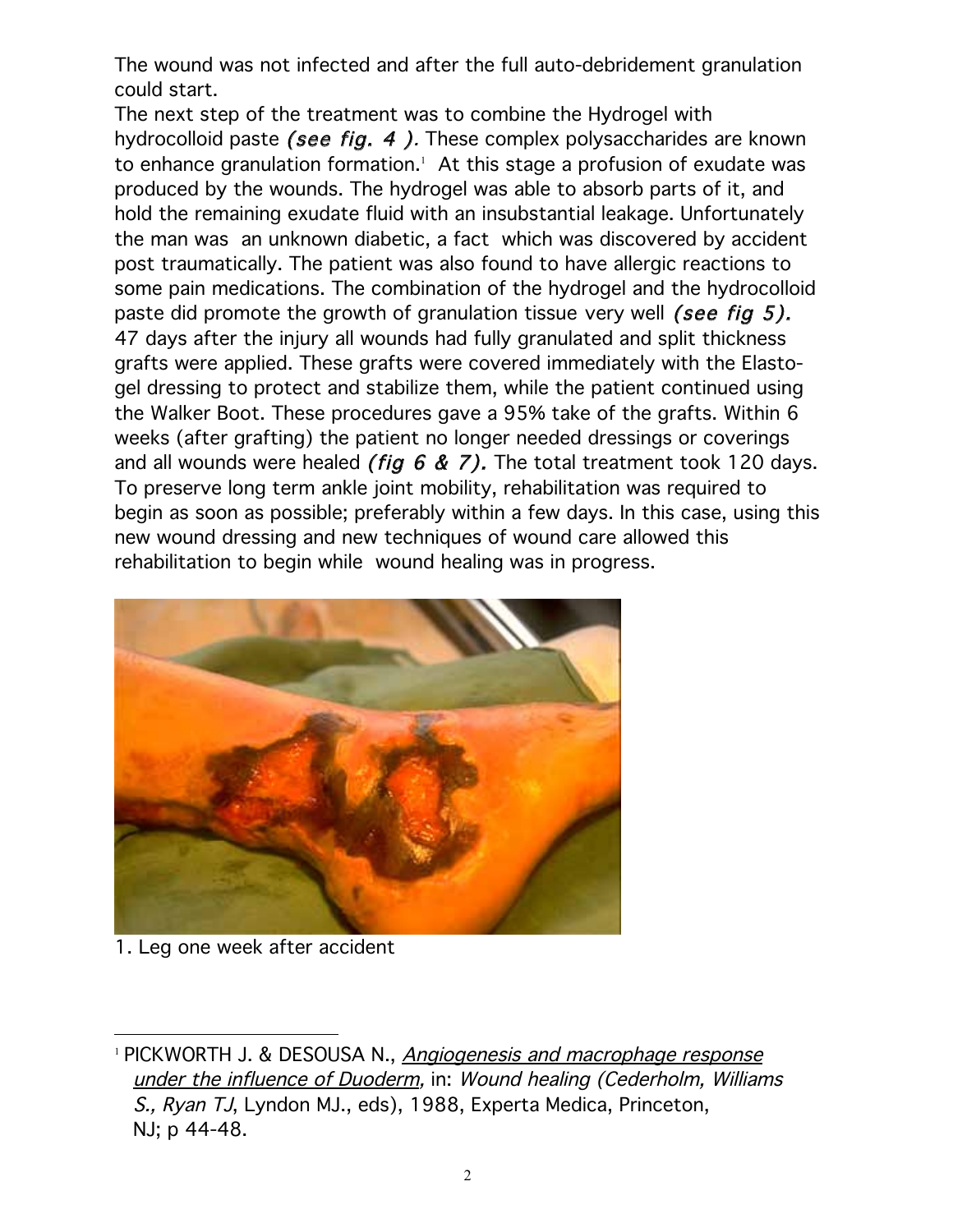

2. Wound one week after accident notice large fasciotomie and several hard necrotic spots.



3. Leg completely dressed in one large Elasto-Gel. 4.



4. Hydrocolloid paste as a primary dressing under Elasto-Gel.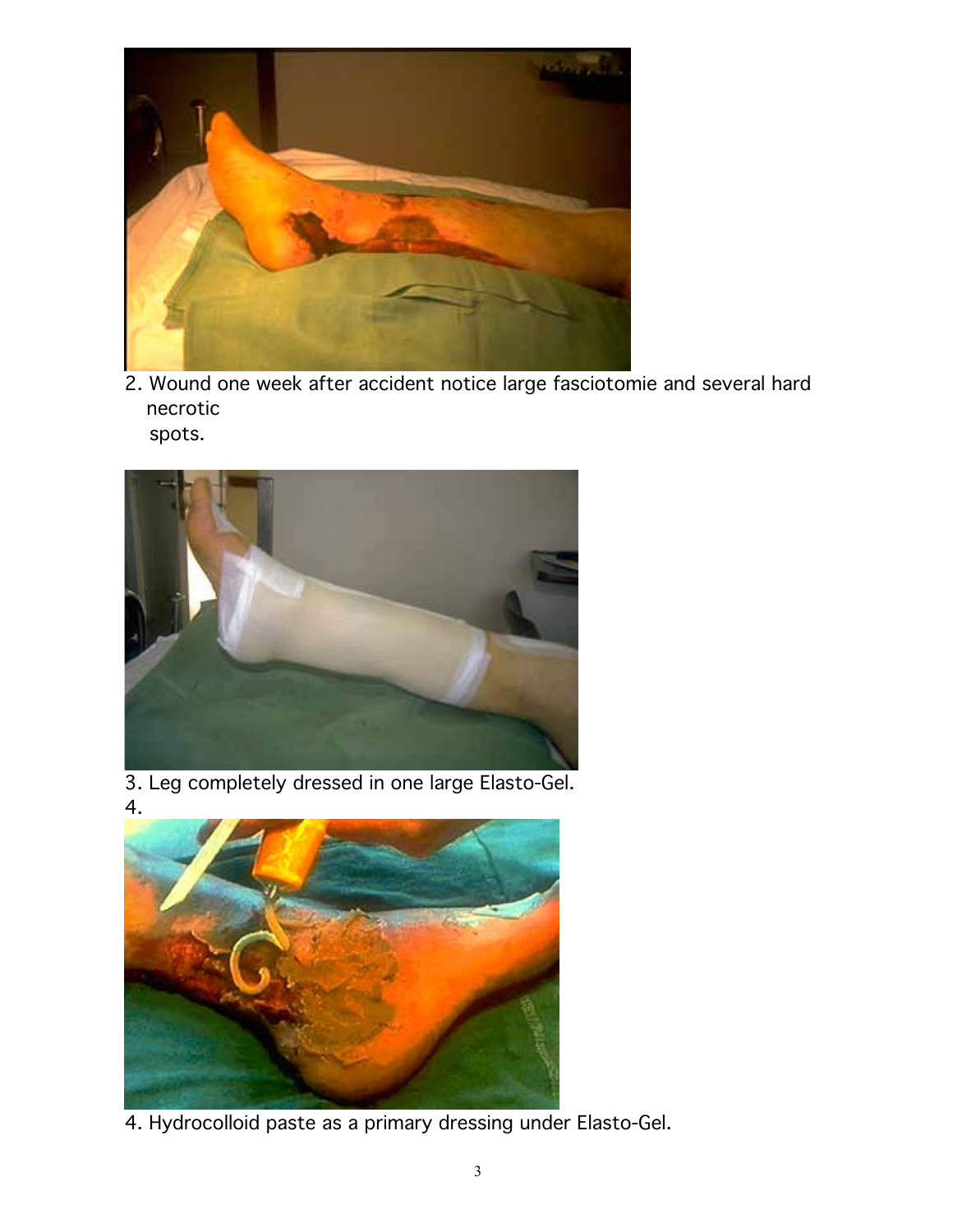

5. Growing granulation tissue under Elasto-Gel



6. Final result after split thickness skin graft.



7. Final result after split thickness skin graft.

# The dressing for wound management

Due to the presence of several kinds of wounds, such as, 1. dry eschar, 2. moist necrotic areas, 3. granulating fasciotomy wound, and the need to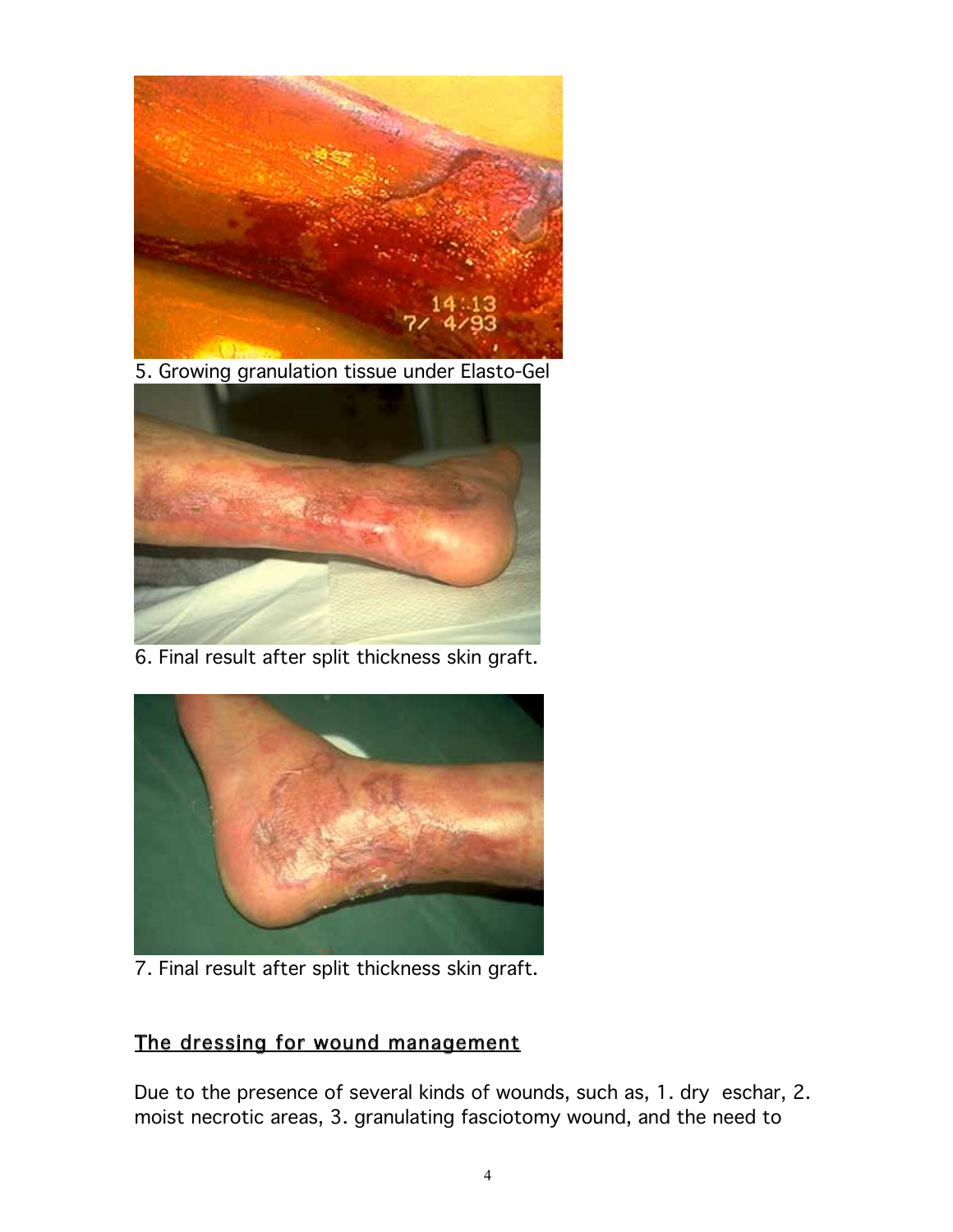protect the reconstructed fractured bones, we required a dressing with multiple functions. The dry eschar should be kept quite moist to be softened, while the granulating tissues also needed a moist environment, but excess exudate needed to removed $^{\scriptscriptstyle 2}$ , and a protective cushion was needed. Separating each wound was not possible because there were multiple localization's and the wounds were very close together. Therefore, a large dressing which was capable of covering all of the wounds was needed. Because the patient was allergic to some pain medication, wound care needed to be conducted without or at least with minimal pain relief medication.

# **DISCUSSION**

This paper described a case of a complex injury to the right leg. The injury caused, bone fractures and extensive localized soft tissue loss, which extended to tendons and periosteum of the tibia in some areas. The treatment was started in a conservative way, using an Elasto-gel covering of 30 cm X 30 cm, combined with Intra-Site Gel to soften the dry eschar , and debridement of the necrotic soft tissue  $^3$ .

The objective of the treatment for the next stage, was to stimulate the growth of granulation tissue, by using a hydrogel sheet combined with hydrocolloid paste. In no circumstances a secondary bacterial infection or foul odors occurred. The split-skin grafting followed. Postoperative there were no significant complications. This dressing could be left to cover the extended wounds for days, which reduced labor and cost. Considering that the patient was an unknown diabetic with a compound fracture, we conclude that this wound treatment procedure gave remarkably fast healing results. Elasto-Gel has proven to have properties, which are exceptionally well suited

to treating such a complex multitude of wound conditions that had to all be managed at one time. From the infection control of severely damaged tissue to the protection of broken bones and the padding and protection of the wound to the rehabilitation in the Walker Boot, Elasto-gel proved to be an excellent choice for the primary wound dressing. Specifically, Elasto-gel:

- was compatible with other dressings, medications and wound packing materials in complex wound care, which resulted in reduced cost of nursing labor.
- was able to absorb part of the exudate and contain the remaining exudate
- -<sup>2</sup> Winter G.D. Formation of scab and the rate of epithelialization of superficial wounds in the skin of Young domestic pig. Nature 1962 nr. 193, p. 293-294.
- <sup>3</sup> CHERRY G. , Scherisorb gel investigated, Care Sci. Pract., 1985, (Special edn.), p. 12- 14.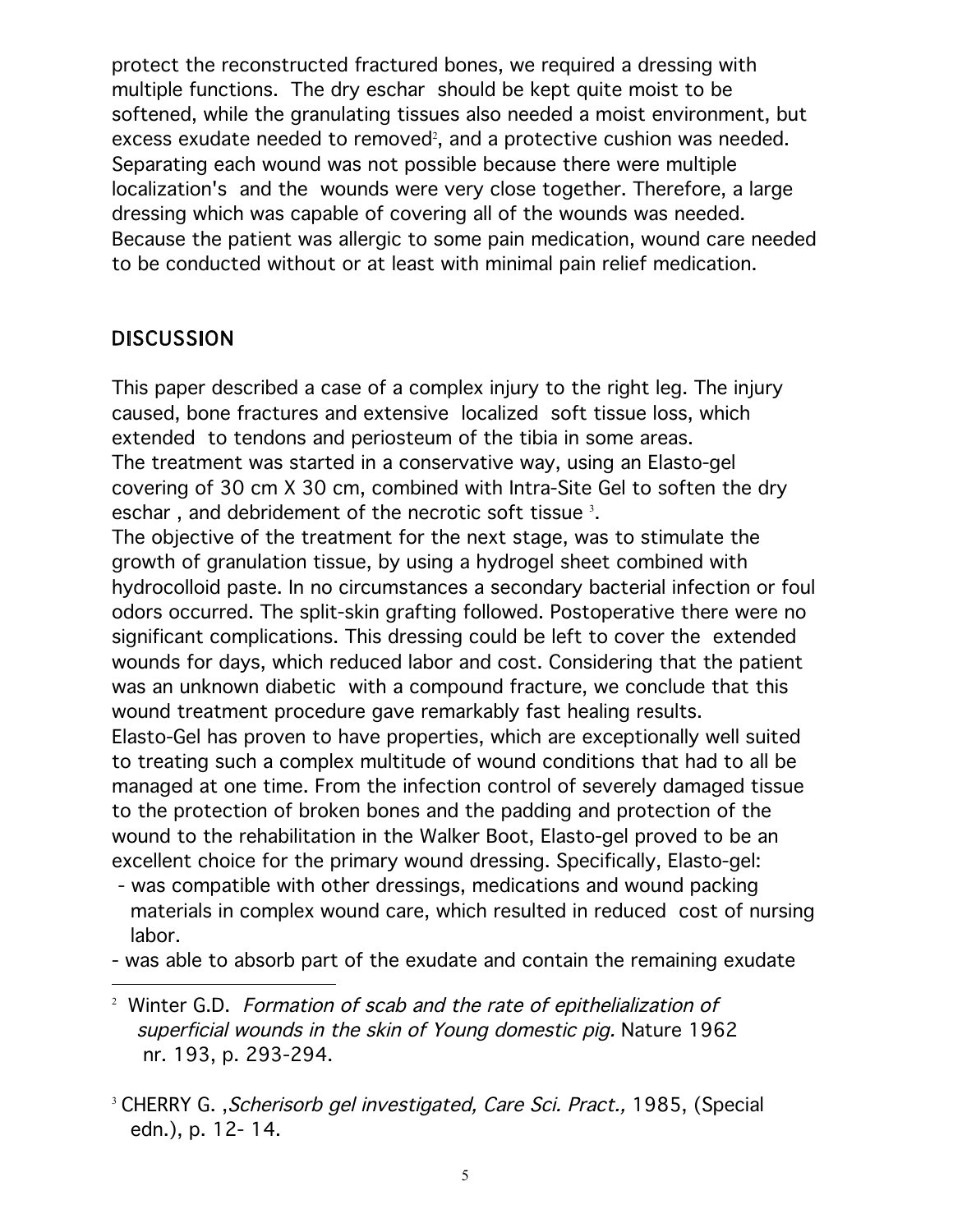with minimal leakage. This is attributed to the high moisture vapor and oxygen transmission and the absorption capacity of 3 to 4 times its own weight.

- was easy to handle , apply and mildly adhesive.
- conformed to body contours and the elastic backing enables stretching with body movements (reduces friction and nerve irritation, resulting in less pain).

- is bacteriostatic and fungistatic and highly odor "absorbing".

- did not dry out and adhere to the wound or surrounding tissue.

Compared with a standard list of criteria of functions  $^{\text{4}}$  a wound dressing should perform, Elasto-gel did quite well.

# COMMENTS

This paper demonstrates the importance of a multi-disciplinary team approach to wound healing. But also the need to use and combine the many new dressings at different stages of wound healing, especially when dealing with complex multiple wounds. This will result in faster more efficient healing and better over all results. The new dressings have been developed to solve certain problems associated with wound healing.

A combination of dressings may be needed to achieve the best results. Additional wound healing studies are needed to determine the best combination of dressings at each stage of healing.

Further research is necessary to elucidate the problems in wound care. It is obvious that if we can continue to be successful at healing such difficult wounds, we can circumvent the amputation of limbs of some patients and possibly save the life of others.

# **Case 2.**

A 45 year old Caucasian male had crushed his left leg under a Bobcat (small tractor).

The process of freeing the leg was not an easy job since the security system of the machine did not allow the farmer to open the machine immediately. It took about 4 minutes before the foot was freed from the crushing pressure. The big toe was severely damaged and a lot of bones inside were broken to.

 $\overline{a}$ <sup>4</sup> THOMAS S. Wound Management and Dressings. The Pharmaceutical Press, London, 1990.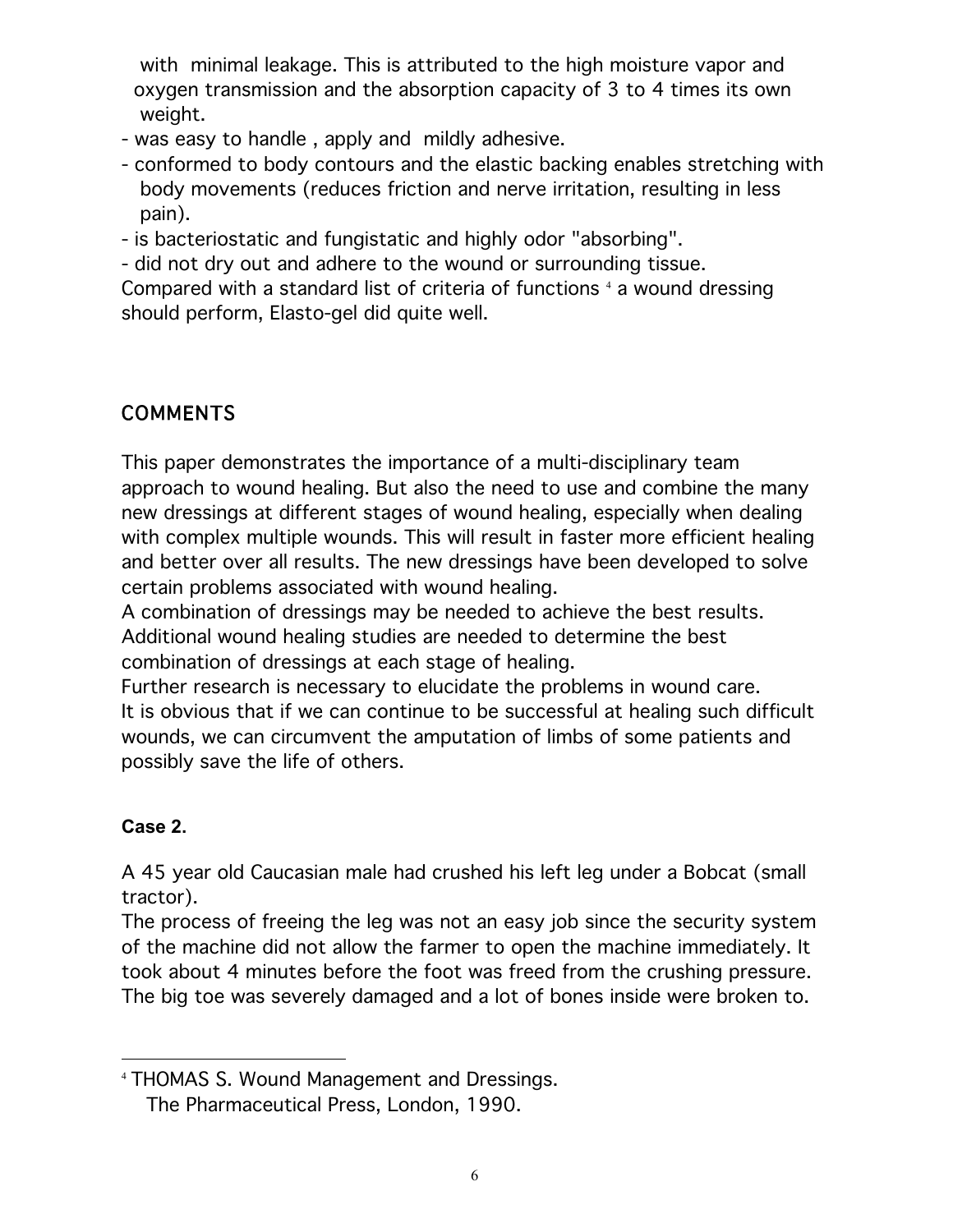In the hospital a pressing relieving fasiotomie was performed and some of the broken bones were corrected by the orthopedic surgeon. The foot was swollen an after a week a lot of necrotic tissue became visible. (Pic 1.) To soften the necrotic tissue Elasto-Gel was used. In a weeks time a lot of the necrotic tissue could be removed without pain medication. Due to the bacteriostatic action of the Elasto-Gel no offensive odors were noticed. After all of the necrotic tissue was gone (one toe was surgically removed) still Elasto-Gel was used to keep the wound free of bacteria and to promote the growth of granulation tissue. (pic 2.)

The patient was discharged from the hospital after 21 days. He came two times a week for the change of his Elasto-Gel and was able to do light work at his farm.

It took 4 months to heal the wound completely. Only the loss of one toe and some scars were the only reminder of the accident. The foot is fully functional again and farming is no problem at this moment. (pic 4 - 5.)



**1.** Wound one week after accident. The foot was severely crushed and already one toe is amputated. The foot was dressed in one sheet of Elasto-Gel.

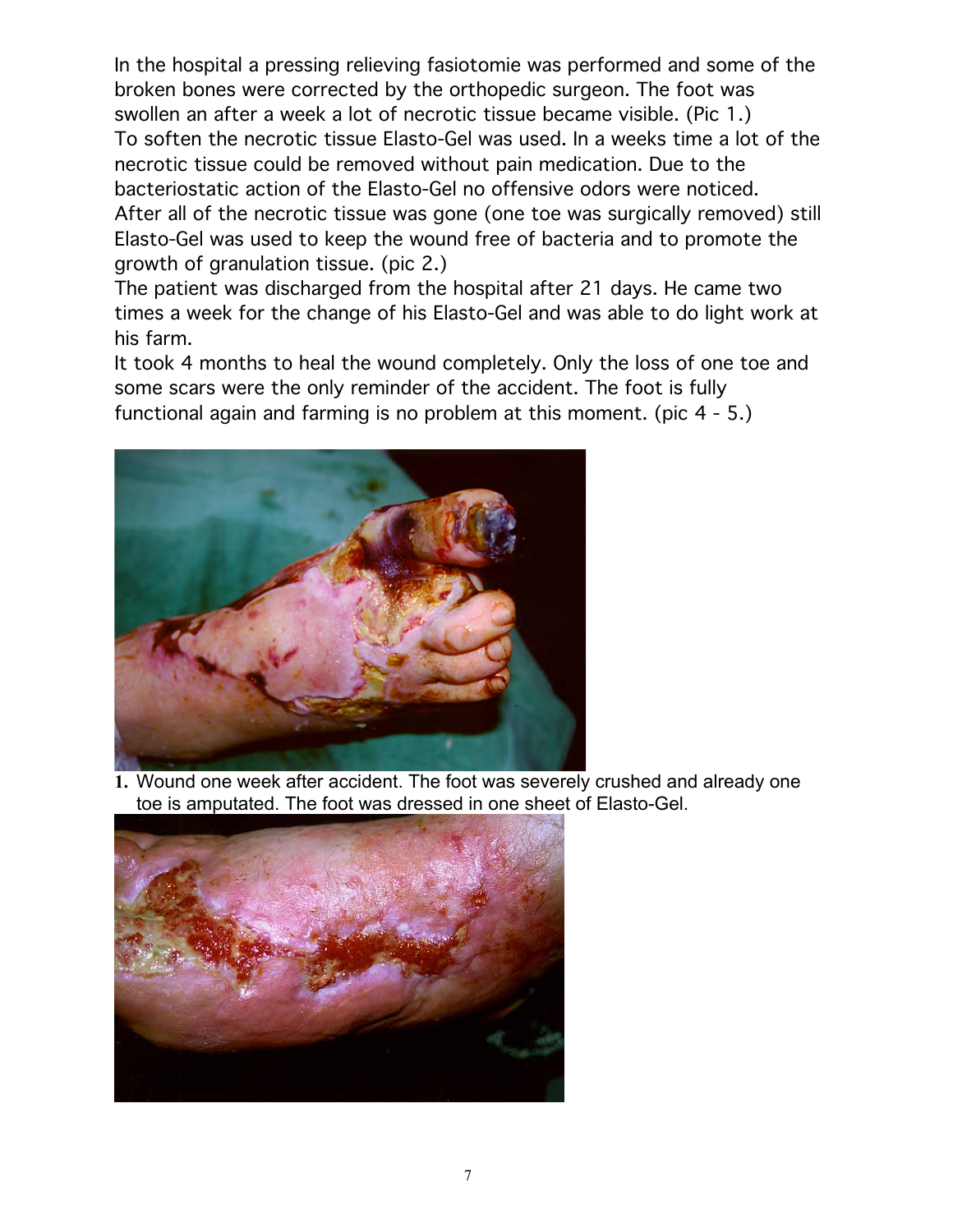**2.** Wound after one month of Elasto-gel treatment. All necrotic tissue has been removed and granulation tissue is present in all wounds.



**3.** Another month later all wounds on the side of the foot were epithelialized.



**4.** In the region of the big toe still some epithelialization has to occur. These wound has still been treated with Elasto-Gel.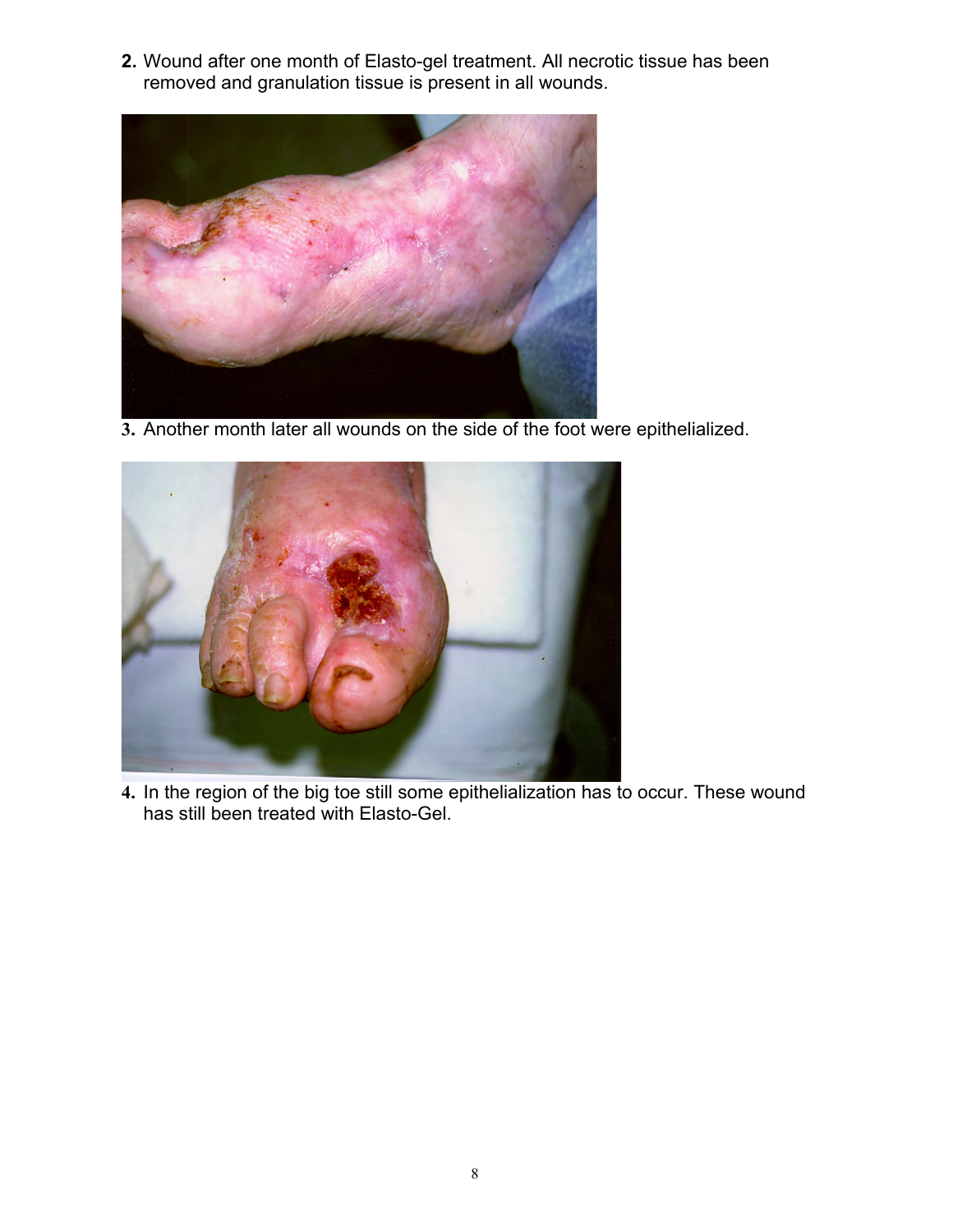

**5.** 21 days later only a small area has to be epithelialized.

#### **Case 3.**

A 78 year old lady with Khaler disease had been a hip operation and was while being confused fallen out of her bed. She wounded the inner side of her left leg. Form her upper leg to her ankle there were superficial wounds and hematoma visible.(pic. 1) A extensive debridement was the first step and after this sugar paste was put into the wounds and covered with a Hydrogel (Elasto-Gel, 30x 30 cm) sheet. (pic 2 & 3) In some cases doctors on Belgium like to use sugar paste into difficult to heal wounds. The Elasto-Gel was rapped around the whole leg and at the overlay fixated with an elastic tape. Skin tears which are commonly seen in Kahlers disease were avoided because we used Elasto-Gel and we applied the dressing in a special way. In picture 4 we can see the other big wound on the lower leg. After two weeks the wounds were clean and ready for split thickness skin transplantation.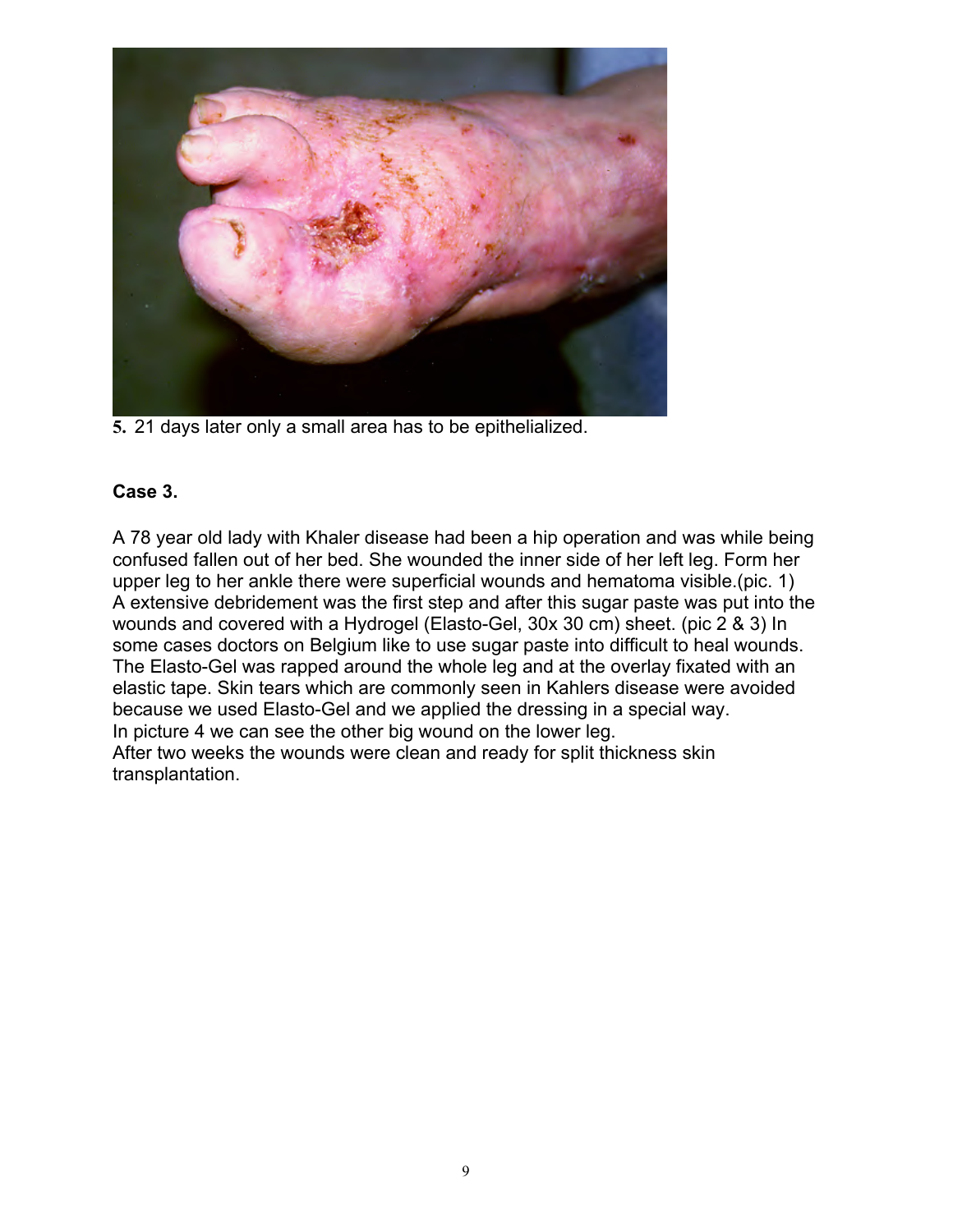

1. Wound after extensive debridement ready for Elasto-Gel therapy.



2. Sugar paste is brought into the wound and kept in place for 3 days with Elasto-Gel.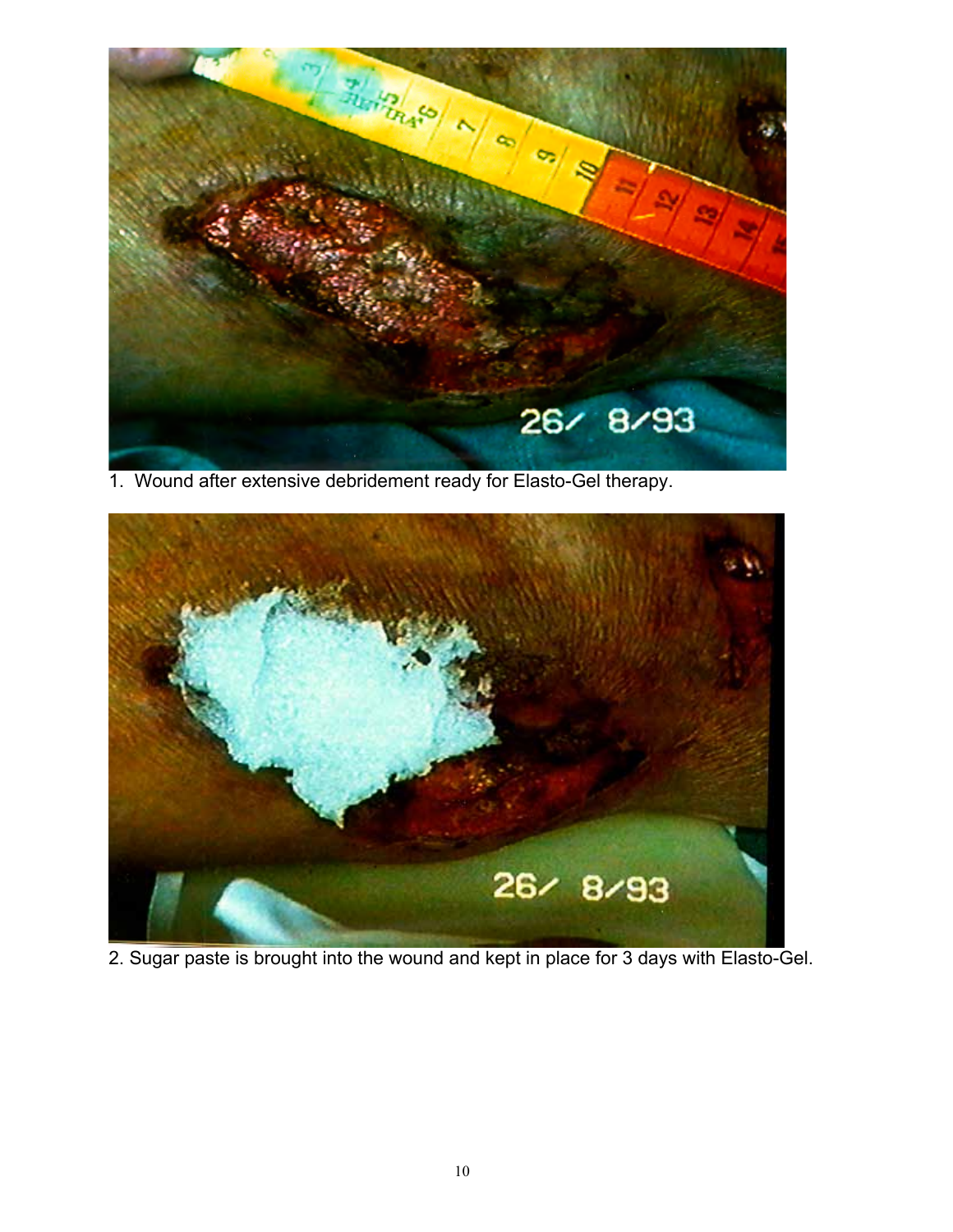

3. All wounds were dressed in two sheets of Elasto-Gel. This method made it possible to save the delicate skin of the patient (no tape was used on the skin)



4. Wound on the lower leg nicely granulating.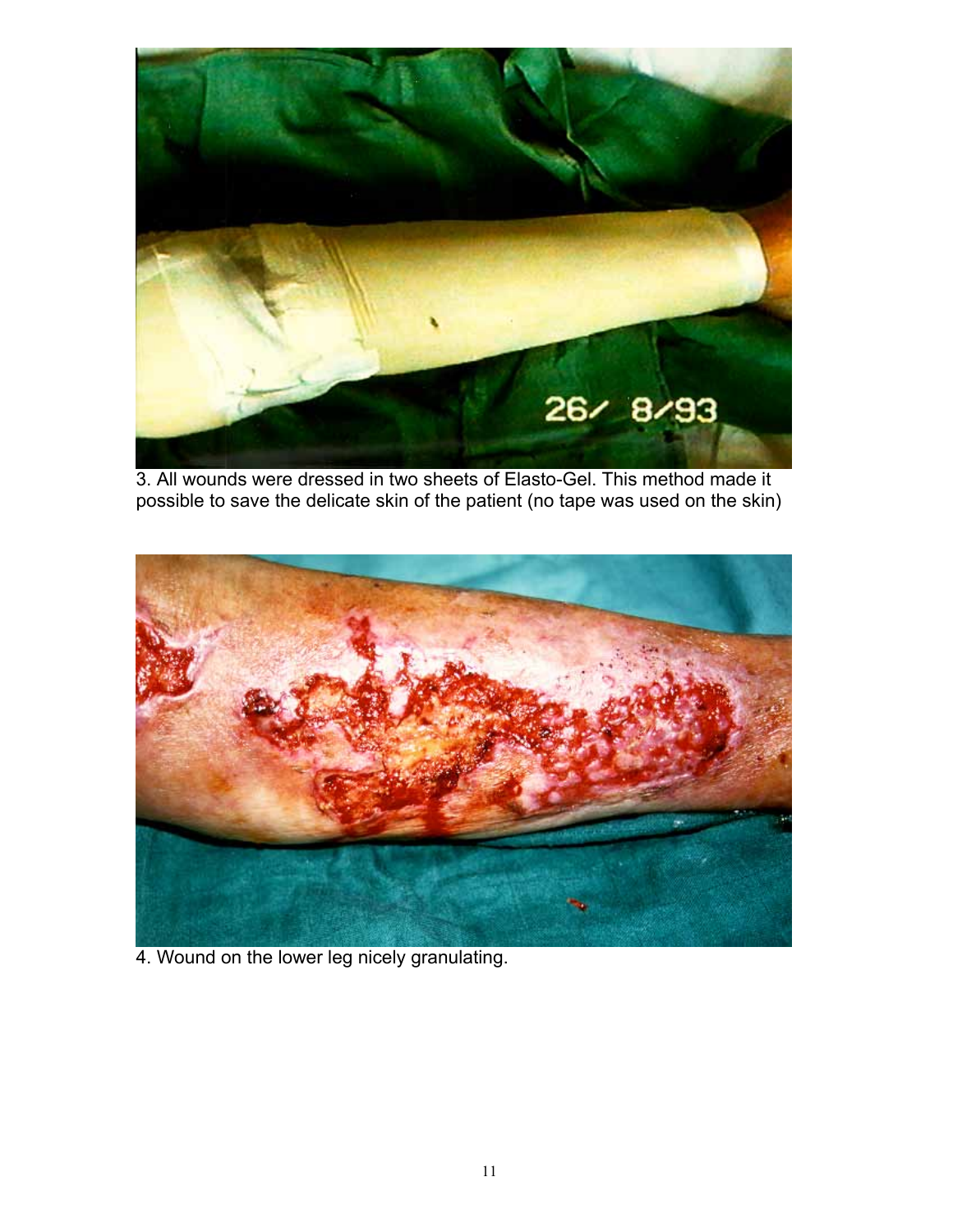

5. Final result: Wound on upper leg is completely closed (graft has been dressed with Elasto-Gel to), on the lower leg only a small wound is still present.

#### **Case 4. Motorcycle man case report.**

The aim of care of this patient was to avoid amputation of his leg by debridement, protection and treatment of infection, pain reduction, healing of the wounds and providing as much comfort as possible.

#### **Introduction**

Complex traumatic wounds present tremendous challenge for the healthcare team. The dynamics of this exchange of energy will determine the magnitude of injury. Disruption of the body integument leaves the once-sterile underlying tissues exposed to contamination. The contaminants are derived from either the victim (endogenous) or the exogenous energy source. The presence of a contaminant such as bacteria makes the care of the wound an exercise in microbiology. Other contaminants, such as dirt, also may reside in the recesses of the wound. Gustilo<sup>i</sup> followed up on the management of open fractures, and in his article noted that infection rates between 3% and 25% were described in the literature. In many of these cases also gangrene is eminent and in the first week even the life of the patient is at stake. Even after stabilizing the patient, and the wound often multiple surgical procedures are required to correct all of the problems. At discharge the patient's ability to lead a normal life (without amputations) is the quality standard we need to achieve. In all stages the wound care team has to perform according to the highest standards. Infection prevention and providing the ideal wound healing environment are top priorities together with restoring limb function.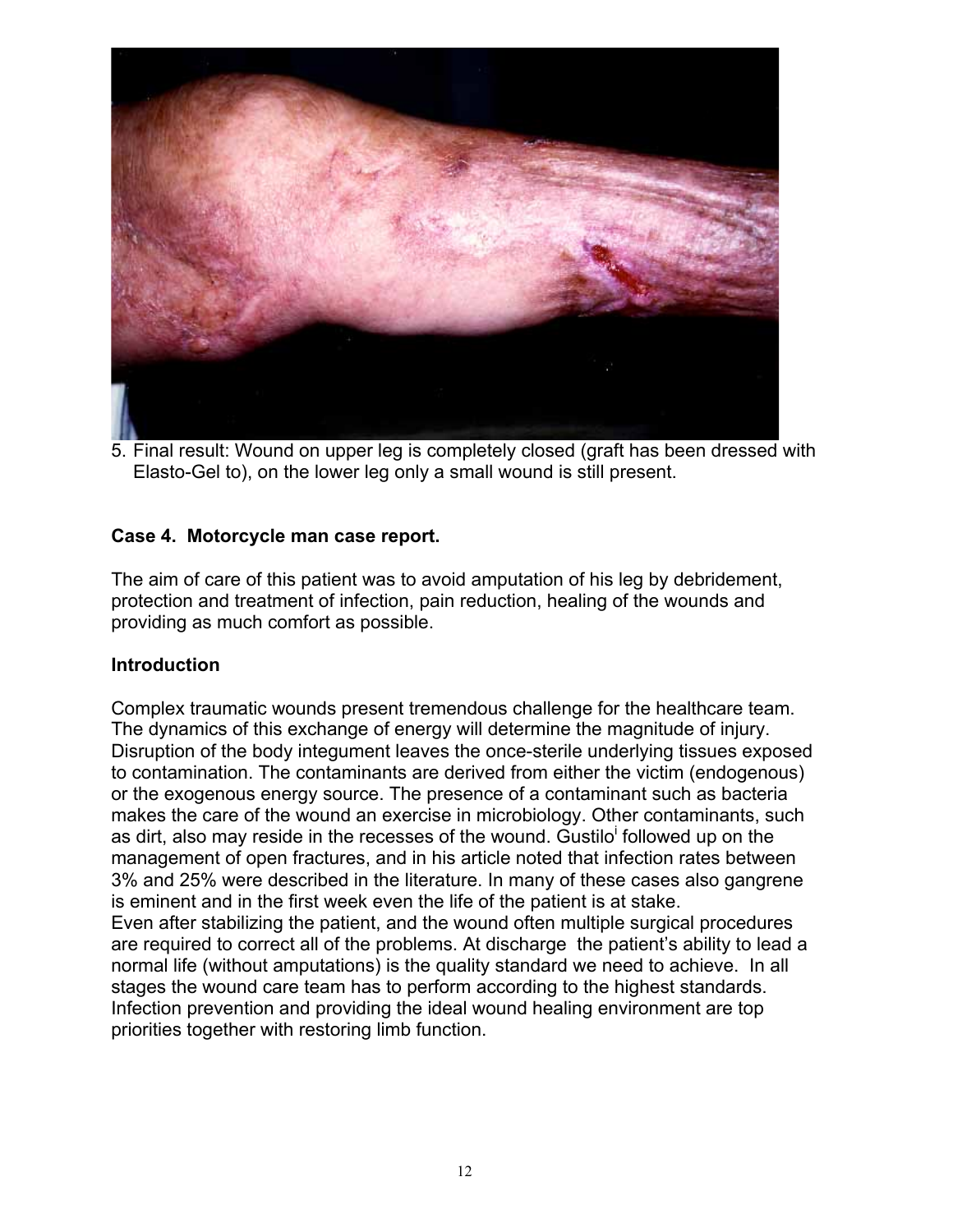

*Picture 1 Situation a few hours after the accident*

## **Case presentation**

A 24 year old Caucasian male had a high energy accident with his motorcycle on the 8 of July 1995. He was admitted to the emergency room and upon examination, it was determined that his right knee was seriously injured and that his left tibia was broken together with severe loss of muscle tissue. (see pic.1)

There was considerable debate among the attending physicians when deciding whether to amputate the left leg or attempt to save it, because of the high potential for gangrene, which could result in loss of the whole leg or worse. The decision was made to attempt to save the leg.



*Picture 2. Fracture stabilized, and beginning necrosis visible.*

The patient was immediately scheduled for operation and after cleansing of the wound, the broken left tibia was anatomically corrected with a pinless fixator (pic. 2). The damaged tissue was positioned in place as good as possible. After debridement skin was replaced without traction. The uncovered muscles were dressed with Epigard (Becton Dickinson) and covered with cotton gauze. The right knee was placed in a temporary cast.

Two days after the operation it was obvious that some of the tissue was not healthy. (pic. 2)

Some doctors began to consider amputation again, since the leg had a terrible odor and gangrene was considered eminent. However, twenty-four hours after an arteriograft, the doctors were more optimistic since the blood supply appeared to be better and the tissue regained color and appeared to be responding.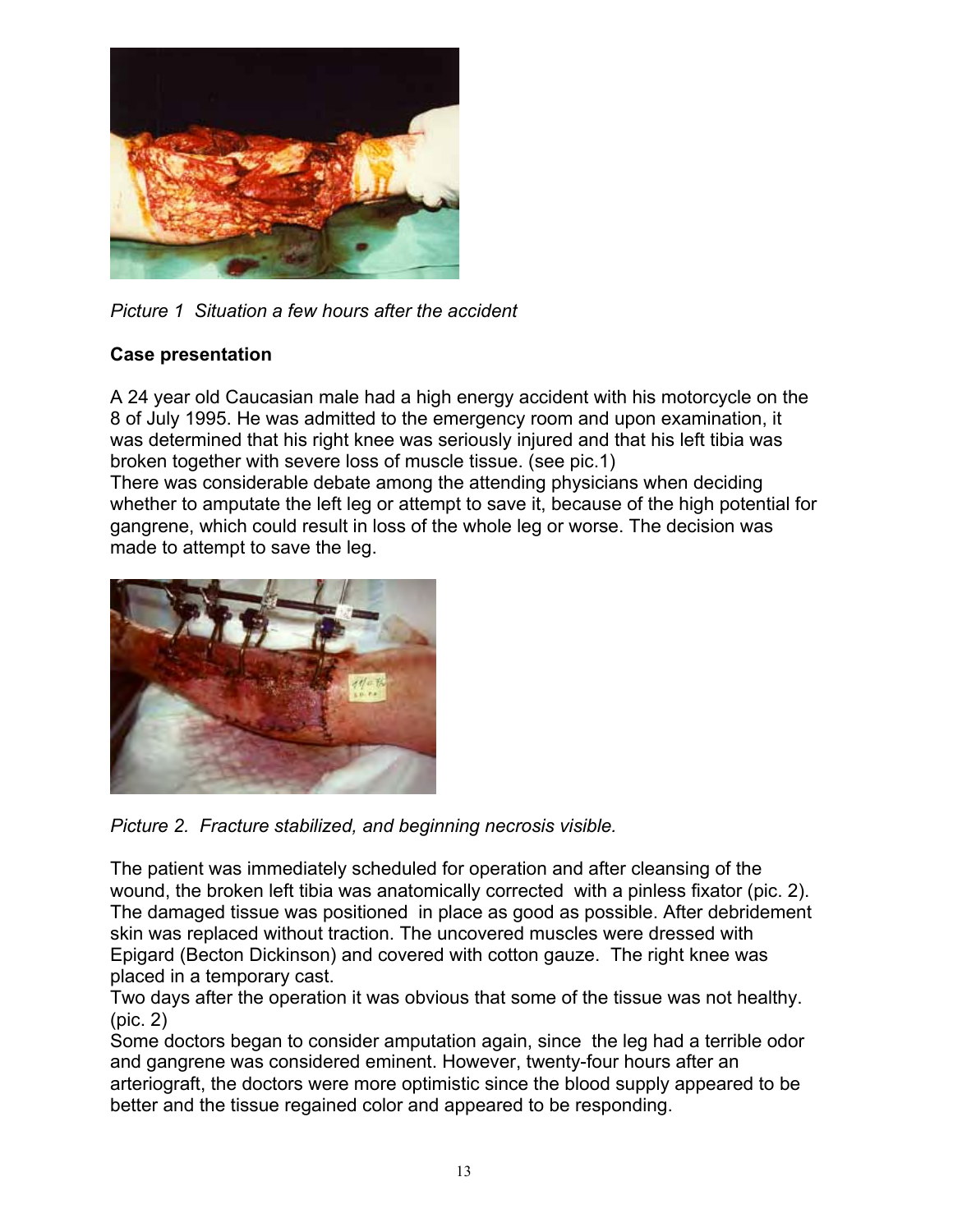

*Picture 3. Wound before treatment with Elasto-Gel. Bone starts to dry out and turning black.*

On the 14 of July (6 days after the accident, 4 days after arteriograft) a first clean up operation was performed. The pinless fixator was removed and a "unreamed tibianail" was brought in place. Since there was a lot of bone which was not covered with tissue, some doctors feared gangrene and again were considering amputation. A day after this clean up operation the exposed bone started to dry out and turned like black. (Pic. 3) The attending nurses suggested to overcome this problem, one should cover the bone with large pieces of Elasto-gel (30 X 30 cm), because past experiences showed bacterial growth inhibition and rehydration of bone and fat tissue in many large wounds. The doctors agreed and the leg was completely covered with Elasto-gel occlusive wound dressings.



*Picture 4. The wound after 2 days treatment with Elasto-Gel. Compare with picture 3.* 

In addition, to prevent the possible gangrene the use of hyperbaric oxygen was a part of the treatment. It was administered 3 times a day for 30 minutes. Hyperbaric oxygen treatment has been used for over three months on this patient. Additionally, a systemic antibiotic IV treatment was administered the first 4 weeks after the accident and after every operation.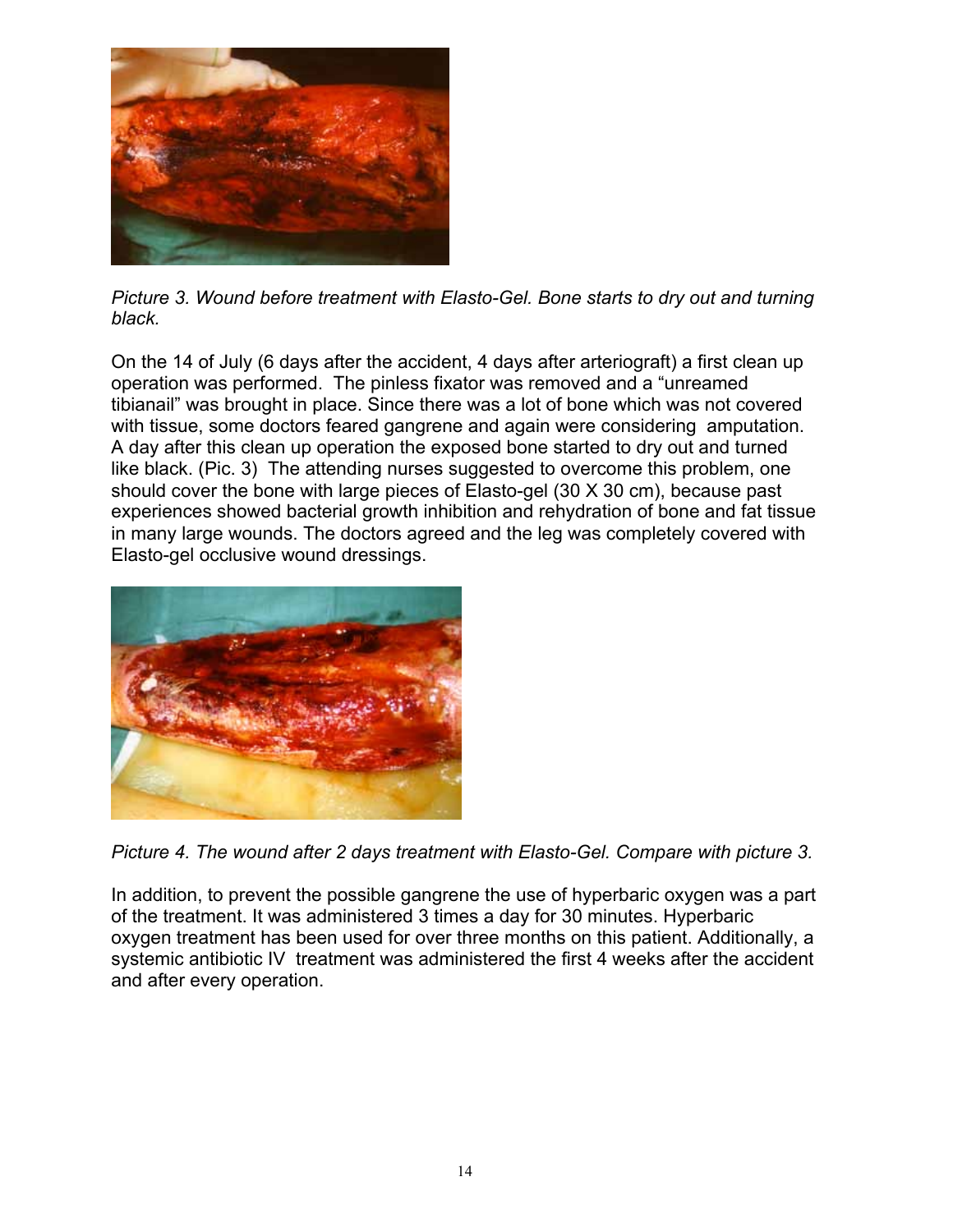

*Picture 5. Whole wound is covered with one Ealsto-Gel.* 

The wound dressings were changed every 24 hours. The odor was reduced dramatically after 18 hours and was completely eliminated after 2 days. The appearance of the wound greatly improved.(pic.4)

On the 18 of July a second clean up operation in preparation of the flap surgery was performed. Again Elasto-gel was used to dress the whole wound. (pic.5)



*Picture 6. Wound after flap operation covered in Surfasoft. It is not possible to cleans the wound nicely under the Surfasoft, therefore very soon a Pseudomonas aeruginosa infection does occur.*

During this period regular cultures were taken to control the micro-burden. No infection has been seen during the Elasto-gel treatment. On the 25 of July two myocutaneous flaps were used to cover the bone areas. The first 4 days Surfasoft\* (Mediprof) was used to cover the flaps. (pic. 6).Thereafter, Elasto-gel was used to help keep the wound moist and prevent infection After 3 days a small acceptable necrosis of the flap was present. The operation was a success.

On the 8 of August a final flap operation was completed. Elasto-gel was used as a primary dressing because of previous Pseudomonas aeruginosa infection with Surfasoft.

Only a small part of the bone is not yet covered.

On the 5 of September a last correctional operation was performed and the exposed tissue was completely covered with split thickness skin grafts.

The donor sites were covered with Surfasoft and the skin grafts were dressed with Elasto-gel. After three days the donor sites became infected with Pseudomonas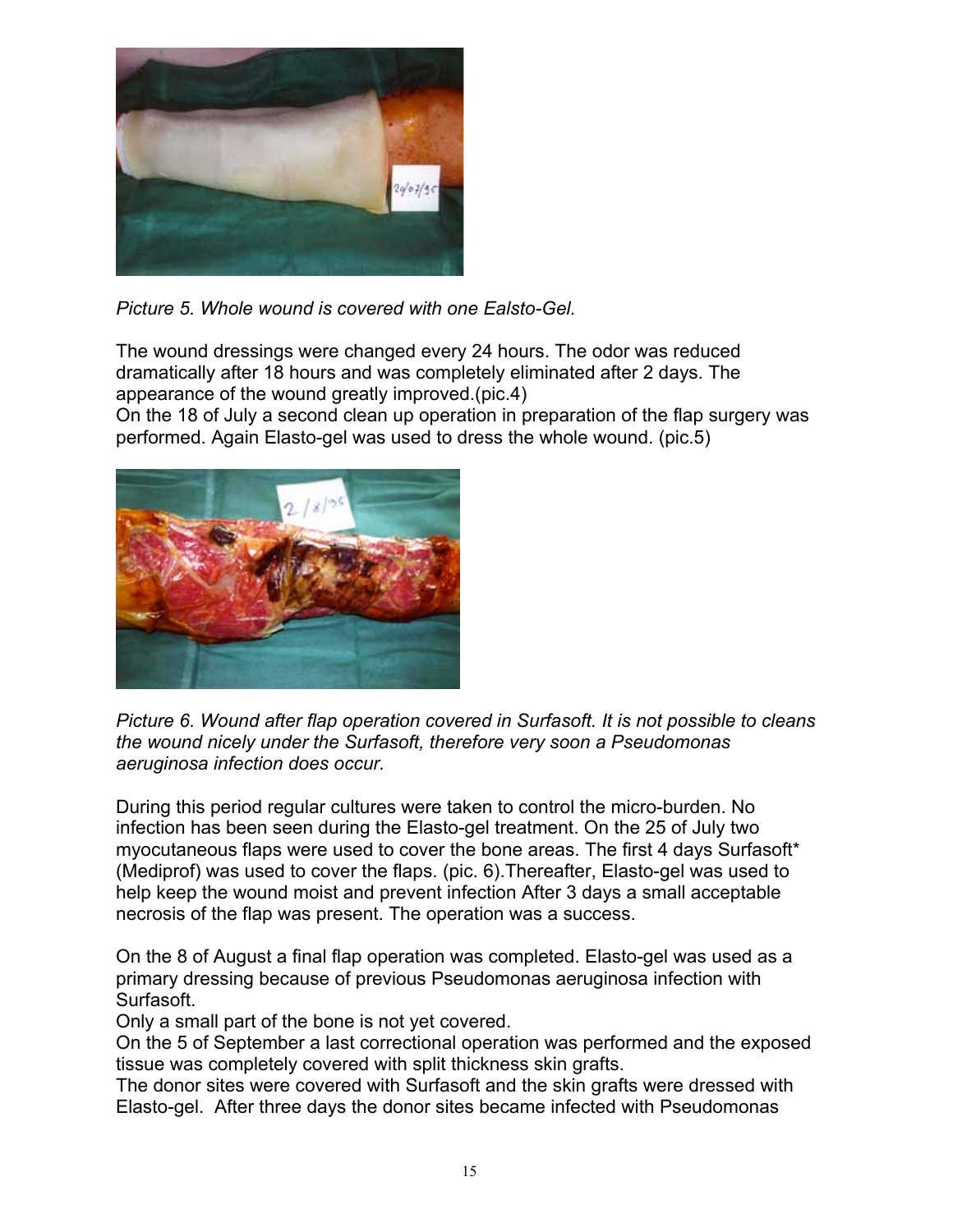aeruginosa, but the graft sites were completely free of infection. The donor sites were then covered with Elasto-gel and 5 days after the Elasto-gel therapy was started the Pseudomonas aeruginosa was gone (pic. 7).



*Picture 7. Donor sites which were infected with Pseudomonas A. and treated with Elasto-Gel for 3 days turned free of Pseudomonas aeruginosa.* 

After 21 days of treatment with Elasto-gel a thick jelly clot covering the skin graft wound was present. (pic.8)



*Picture 8. Jelly clot formation on the Skin grafts under Elasto-Gel.*

After removal of this fibrin-Glycerine substance, the jelly clot, an almost complete take of the skin grafts were noted.(pic. 9)

On 13 of September little holes were drilled in the uncovered bony part of the wound. This wholes were filled with pieces of bone grafts form the pelvis from the patient. This procedure often restores life in the dead bone. The bone grafts were covered with DuoDerm paste (Convatec Ltd.). Every 2 days the DuoDerm paste was renewed.

This treatment was used for 2 weeks and stopped since there were no obvious signs of a positive effect. The DuoDerm paste was continued for stimulation of growth of the surrounding granulation tissue. (pic. 9)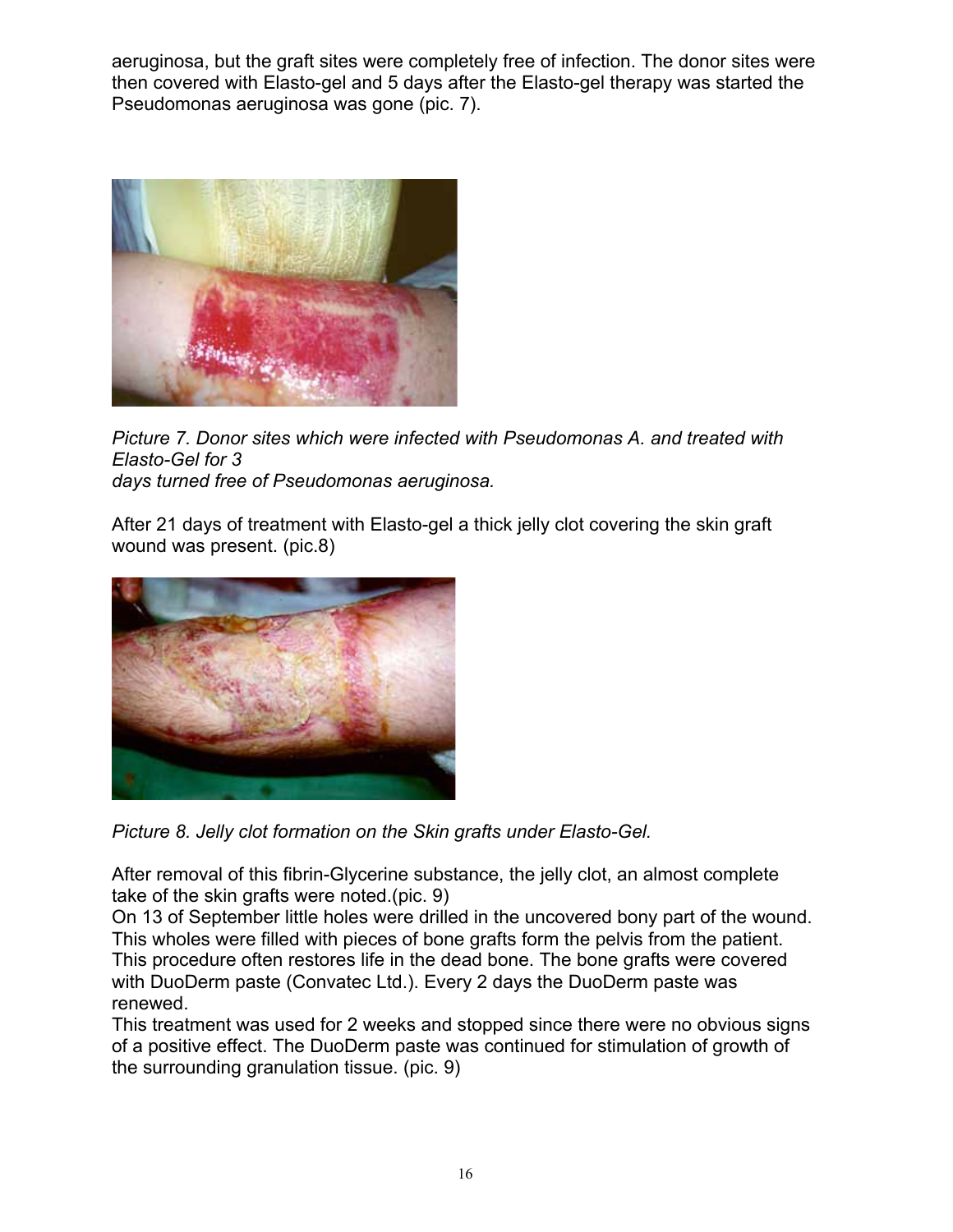

*Picture 9. When jelly clot was removed healty skin grafts were found.*

On October 6; since there was only a small area of bone still needed to cover. On the 28 of November a cross-over flap (from the other leg) was performed. (pic. 10) A cast of plaster of Paris was made to keep the legs together. A external pin fixation was not possible because of the presence of the tibianail. The first week a Surfasoft (Mediprof) dressing was used on the open wounds. Again a Pseudomonas infection developed.

After this Elasto-Gel was used to cover all the wounds (pic. 10). It was quit difficult for the nurses to dress the wound since there was not enough space left and the patient was not able to turn in his bed. Elasto-Gel was used for two main reasons: it was the only dressing which could easily be shaped to the contours of the wound and because of the difficulty to clean the wound (weakening of the cast) we needed a dressing which could battle the present Pseudomonas infection.



*Picture 10. Cross over flap in the window left in the cast of plaster of Paris to fixate both legs.*

On the 5 of December a correctional operation was needed to secure the flap. Two months later the flap was split and the patient had both legs free again. The operation was a success. The flap on the left leg was healthy and the blood flow was excellent. (pic 11).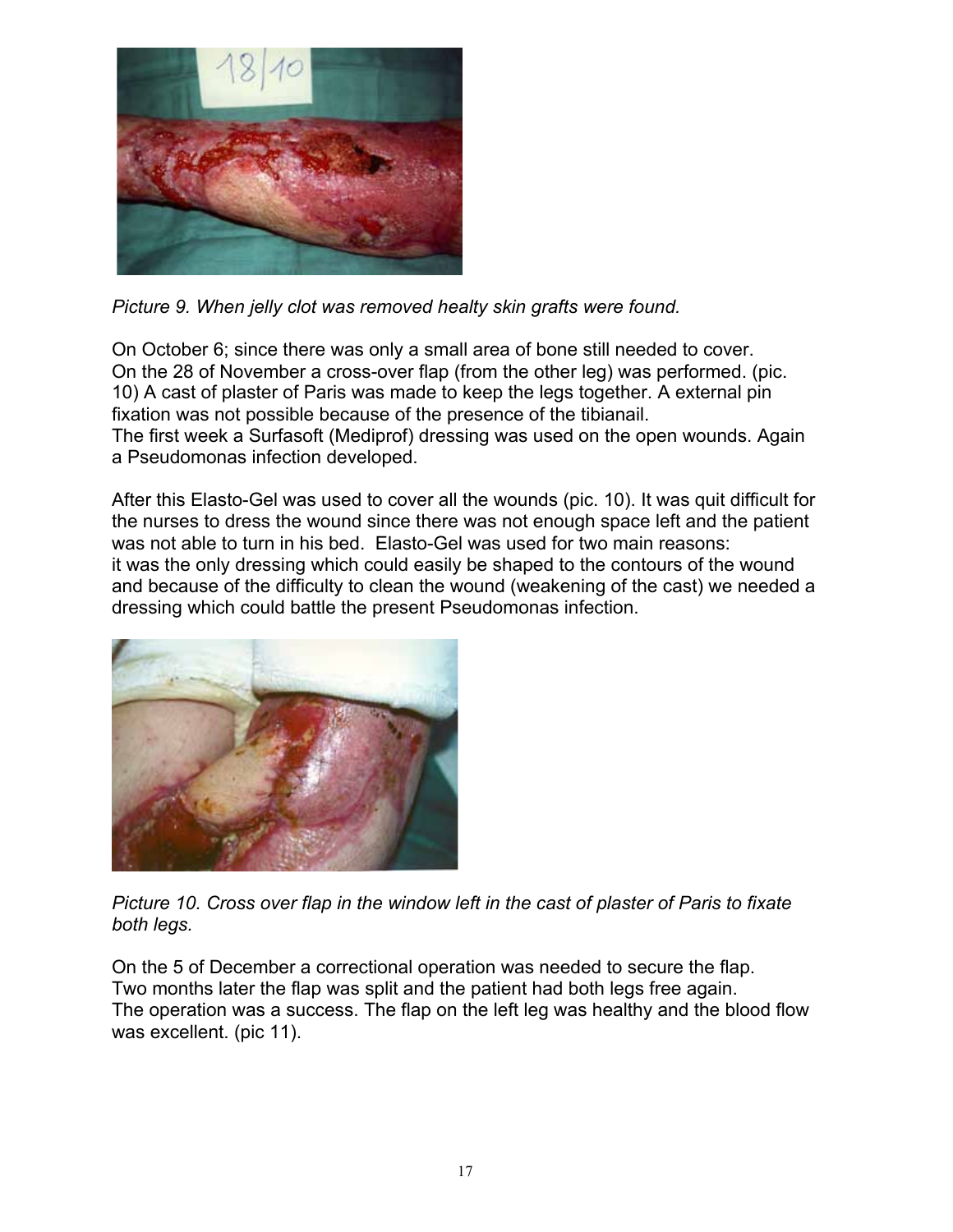

*Picture 11. Leg after cutting of the cross over flap.* 

The wounds were again treated the first week with Surfasoft (Mediprof) and thereafter Elasto-gel was used to dress the wounds.

(Pic. 12)

Immediately after this operation active rehabilitation was performed and after 4 weeks the patient was able to walk successfully again. Only a nasty scar on both legs will remind him on this accident.





## **Conclusions**

The treatment of such a severe traumatic wound and fractures is complex and requires the full and ongoing attention of all the members of the wound care team. The goal to save the leg of the patient was more than worth it, but it took several operations and quite some time. Also the patient had a very difficult time after immobilization and sometimes painful rehabilitation procedures were needed. The combination therapy, hyperbaric oxygen therapy , Elasto-Gel, systemic antibiotics was able to prevent a possible anaerobic gangrene. We believe that the use of Elasto-Gel was essential to the success.

This dressing was able to keep almost all of the exposed tissue and bone alive. When Pseudomonas infections were occurring only Elasto-gel was a major contributing factor to stop the infection due to its bacteriostatic action. (reference Miami study).